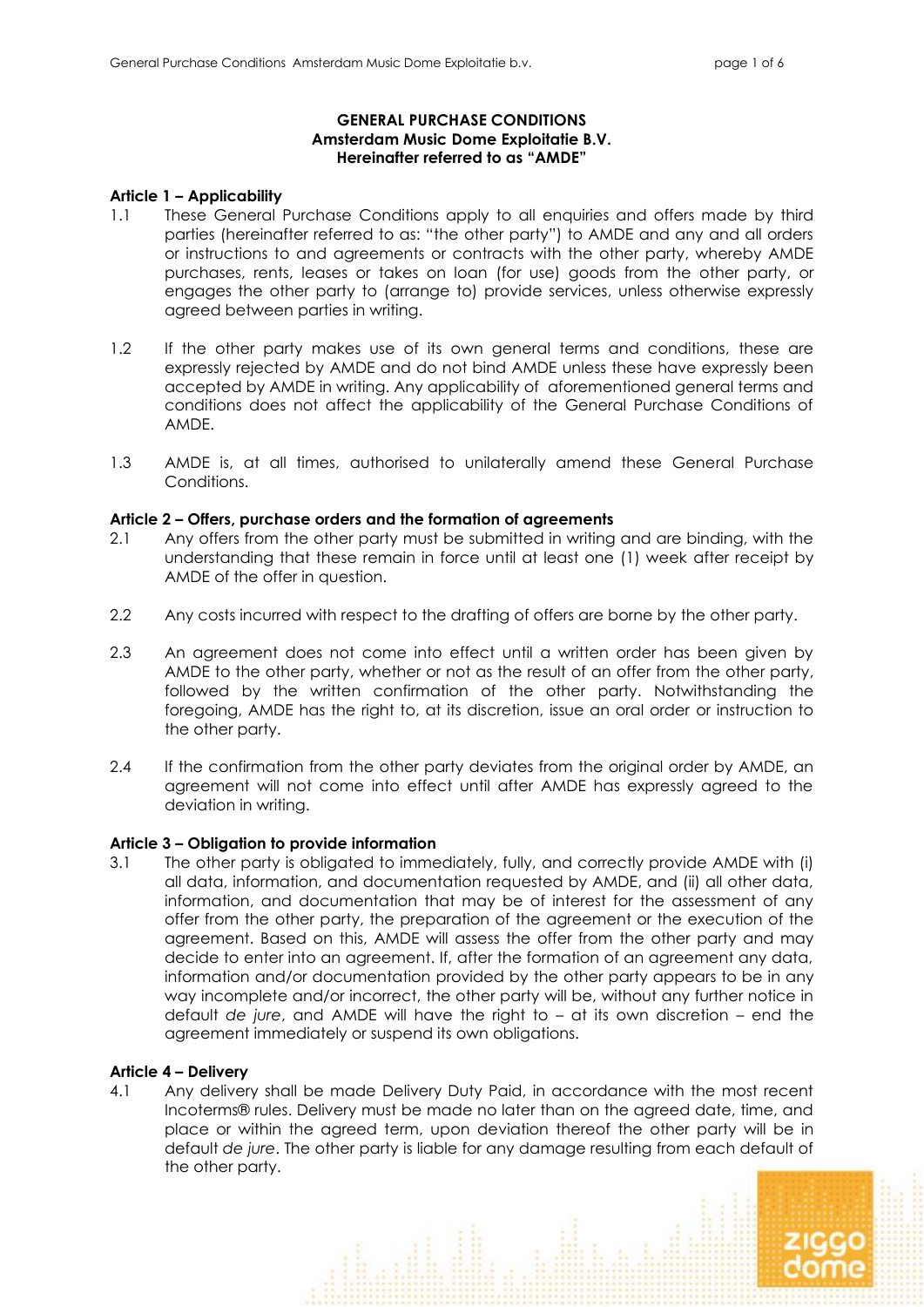- 4.2 AMDE is not obliged to inspect any delivered goods upon receipt or first use.
- 4.3 If AMDE purchases goods from the other party, the full and unencumbered ownership rights of the goods will be transferred to AMDE upon delivery.

#### **Article 5 – Permits, standards, guidelines and directives**

- 5.1 The other party guarantees AMDE that the other party and all goods or services provided by the other party comply with all the regulations issued by AMDE and all requirements set by the authorities or any other standards and guidelines.
- 5.2 The other party guarantees to have obtained all licences and permits required for the execution of the agreement. Upon request, the other party will immediately allow inspection of said licences and permits and any and all (additional) licence conditions in the matter and/or provide a copy thereof to AMDE.
- 5.3 The other party fully indemnifies AMDE against any fines or penalties imposed by the authorities in connection with and any damage resulting from the other party's incorrect or noncompliance with any (statutory) regulations, any licence or permit conditions or any requirements set by the authorities or other standards or guidelines.
- 5.4 The other party undertakes towards AMDE to immediately follow any reasonable instructions issued by AMDE in connection with the performance of the agreement, including instructions and directives in relation to the use of the buildings of the Ziggo Dome (the Concert hall and entrance area in the front building). AMDE has the right to appoint so-called preferred suppliers to be used/hired by the other party for the delivery of products or services to AMDE.
- 5.5 The other party guarantees AMDE that without prejudice to article 5.1 the other party and all its personnel or any other parties contracted by the other party, shall at all times act according to and comply with all obligations arising from the applicable legislation and regulations, including but not limited to the Working Conditions Act (*Arbowet*), the Working Hours Act (*Arbeidstijdenwet*), the Aliens Employment Act (*Wet arbeid vreemdelingen* (Wav)), the *Compulsory Identification Act* (*Wet op de Identificatieplicht* (WID)) andthe sector-specific regulations and guidelines of AMDE. The other party guarantees that all taxes and/or premiums relating to the employed or provided personnel are fully paid and indemnifies AMDE against any claim made in this matter. AMDE can never be considered as contracting authority or employer of any personnel or parties contracted by the other party.
- 5.6 The other party is fully liable for and indemnifies AMDE for any fine and/or penalty as a result of any breach discovered by the Inspectorate SZW or any other authority, and aforementioned fines will immediately be charged on by AMDE to the other party.
- 5.7 The other party undertakes towards AMDE to immediately follow any and all reasonable instructions issued by AMDE in connection with the performance of the agreement.

#### **Article 6 – Warranty, maintenance**

6.1 The other party guarantees AMDE that the delivered goods or services performed, are free from any defects and errors and suitable for the purpose indicated by AMDE and it is liable towards AMDE for any direct and indirect damage that may result from such defects. Without prejudice to any other right to which AMDE is entitled, the other party will immediately remedy each defect to the delivered good or service on AMDE's first request and AMDE will be authorised to suspend its payment until the remedy of the defect has been completed.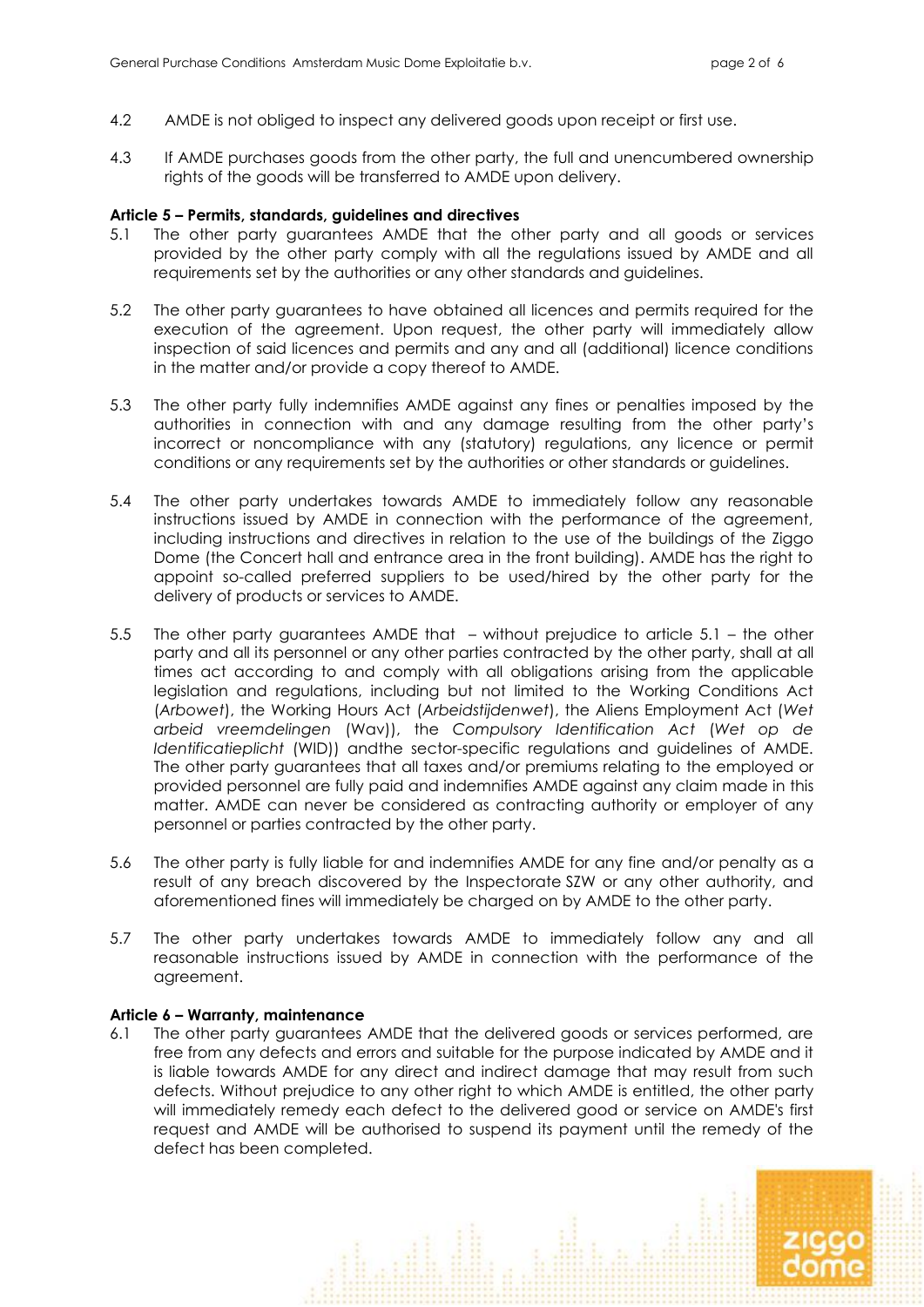- 6.2 The other party indemnifies AMDE against any claims from third parties that may be the direct or indirect result of any defect to the delivered goods or services provided by the other party. The other party also indemnifies AMDE against any claims from third parties who claim to have any title or interest in goods or services provided by the other party. The other party guarantees AMDE that it may make use of the delivered goods or services performed without any limitation or restrictions.
- 6.3 The other party shall, upon AMDE's first request, perform maintenance on the delivered goods to the extent, during the period and against a compensation as is common in the sector in question, or on the basis of an agreement concluded for that purpose between the other party and AMDE.

# **Article 7 - Liability**

- 7.1 AMDE is liable for theft, damage and loss of the delivered goods, if and as soon as these have been sold and delivered to AMDE and have been accepted by AMDE, by means of the signing of an acknowledgement of receipt by a hereto authorised employee of AMDE, unless the theft, damage or loss occurred through negligence or intentional act on the part of the other party.
- 7.2 The other party is liable for theft, damage, and loss of the delivered goods insofar as these are rented by AMDE or taken on loan (for use) from the other party if and as soon as such goods have been made available by the other party to AMDE, including but not limited to damage caused by visitors, artists or other suppliers present in relation to an event, unless theft, damage and/or loss occurred through gross negligence or intentional act by AMDE.
- 7.3 AMDE not liable towards the other party for any damage resulting from a *force majeure* event as mentioned in article 10.1.
- 7.4 In so far as AMDE would be liable for any damage suffered by the other party on whichever ground, then this liability would at all times be limited to the invoice amount of the performance agreed upon by parties, and insofar as the invoice amount of this performance would be higher, the liability is at all times limited to the amount that would be paid out under the third-party insurance of AMDE. On written demand from the other party, AMDE will submit a copy of the insurance policy and conditions to the other party.
- 7.5 The other party is liable for any damage and/or harm however caused including also on the occasion of, or in connection with, (the build-up or breakdown of) an event to which the agreed performance relates – caused by personnel or goods of the other party to: (i) visitors of an event or personnel or goods of AMDE or further other parties from AMDE, and (ii) the buildings (and equipment) of the Ziggo Dome and any other matters that are present in the location in connection with an event. The other party is obliged to take out a proper (third-party) insurance in this matter for said damage (and/or harm). On first written demand by AMDE, the other party will submit a copy of the insurance policy and conditions to AMDE.
- 7.6 The other party indemnifies AMDE against any and all claims from third parties regarding damages for which the other party is liable pursuant to the above.
- 7.7 With regard to the claims from parties under the agreement, or other claims relating to the performance of the other party, the administration of AMDE is decisive, subject to incontrovertible evidence to the contrary by the other party.

# **Article 8 – Outsourcing, alterations, and additional work**

8.1 The other party is not permitted to (wholly or partially) transfer any of its obligations under the agreement to a third party without the prior written consent from AMDE.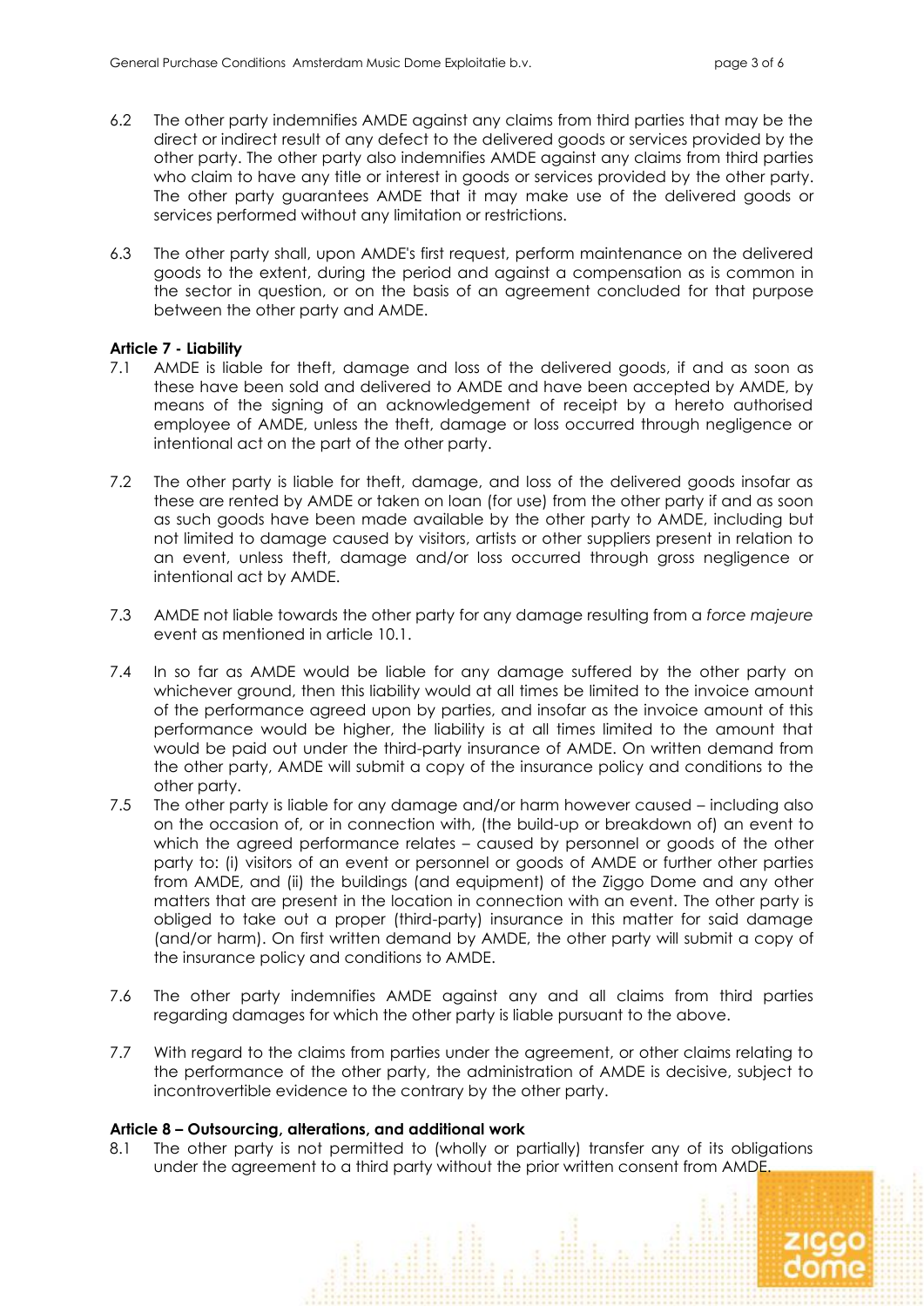- 8.2 If the other party (wholly or partially) outsources the performance of the agreement to a third party, the other party will remain liable towards AMDE for a proper performance of the agreement.
- 8.3 Any alterations in the performance and/or additional work always require the prior written consent of AMDE.

### **Article 9 – Payment**

- 9.1 Unless otherwise expressly agreed in writing, payments by AMDE shall be first due within 30 days after receipt by AMDE of the invoice of the other party provided that delivery and proper performance by the other party of its obligations has taken place.
- 9.2 Each invoice must meet the legal requirements, with regard to, among other things, turnover tax. AMDE will refuse any invoice that does not meet such legal requirements.

### **Article 10 – Force Majeure**

- 10.1 AMDE is not obliged towards the other party to take delivery of the performance stipulated by the other party or otherwise to fulfil its obligations, if there is a situation of force majeure on the part of AMDE. This is among other things the case if AMDE or a tenant does not let the event take place either wholly or in part as a result of force majeure on the part of AMDE or the tenant,, including in any case one or more of the following circumstances: illness, incapacity for work or failure of the artist(s) to fulfil his/her obligations, failure of (further) other parties of AMDE to fulfil their obligations, government measures, transport difficulties, fire, strike, work interruption, epidemic, closure of the Ziggo Dome for safety reasons, inaccessibility of the Ziggo Dome, riot, war circumstances or (threat of) a terrorist attack, national morning due to the passing of a member of the royal family or the government, severe weather conditions and any other circumstances beyond the beyond the control of AMDE. In addition to the aforementioned a force majeure on the side of AMDE will also compromise the situation that AMDE is not able to exploit the Ziggo Dome in the usual way - considering among other things the number of shows and the available capacity - as a result of (among other things) the above mentioned circumstances.
- 10.2 In the event of force majeure, AMDE has the right to suspend the performance of the agreement without judicial intervention, or to consider the agreement terminated effective immediately, or to terminate the agreement without any obligation to pay any compensation or otherwise. If and insofar as AMDE has already made any payments to the other party, the other party will refund such payments to AMDE, unless the payment relates to performances already completed by the other party.
- 10.3 The other party shall only be entitled to invoke on force majeure on its part, if the other party fails in the performance of its obligations and the other party is not accountable for such fault, neither by law, nor generally accepted standards, nor pursuant to the below mentioned. Force majeure on the part of the other party is expressly understood not the mean any of the following circumstances:

• failure by any supplier or other contracted party of the other party to (timely) perform;

• personnel shortage, strike, sickness absence, production disruption or fire in the company of the other party;

• unsuitability of or defects of auxiliary and (transport) equipment and other goods used by the other party for the performance of the agreement;

• certain (mis)conduct of persons the other party makes use of for the performance of the agreement;

• transport difficulties, traffic impediments, interruption of transport with means of transportation selected by the other party;

• loss of or damage to equipment during transportation by or on behalf of the other party;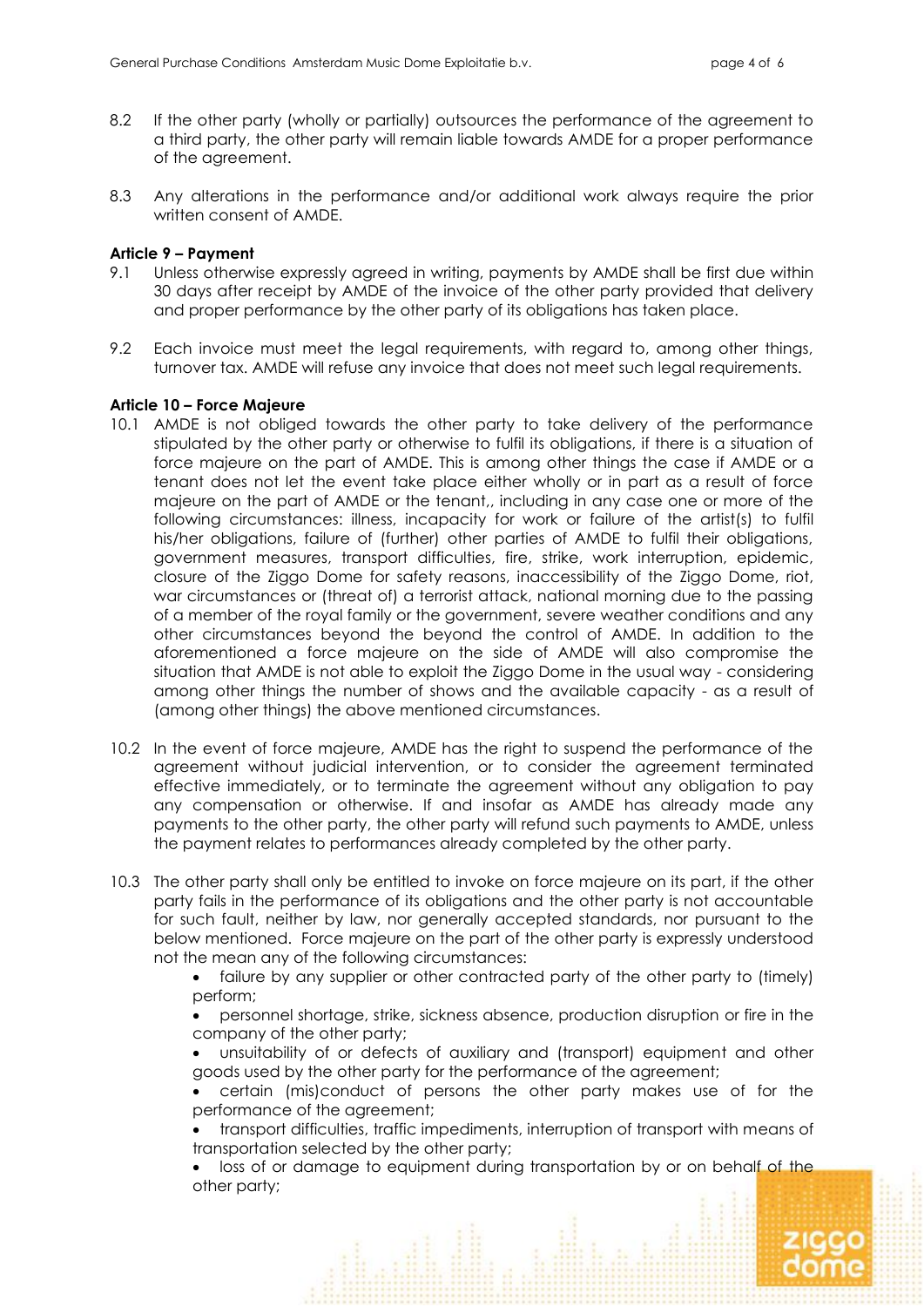• government measures, including import, export and transit restrictions regarding the goods to be delivered by the other party;

• failure to comply or incompliance on the part of the other party with any regulations or requirements set by the authorities, or licence requirement, other standards and guidelines.

10.4 If the other party, rightly or wrongly, relies on a circumstance of force majeure on any grounds, then AMDE will have the right to immediately consider the agreement terminated without court intervention, or to terminate without AMDE being obliged to pay any compensation for damage or otherwise. If and insofar as AMDE has already made any payments to the other party, the other party will refund these to AMDE, even if said payments relates to any performance already delivered by the other party.

### **Article 11 – Intellectual property rights**

- 11.1 The names and logos used by AMDE (including but not limited to the name and logo Ziggo Dome) are protected trade names, trademarks, and copyright protected works. The other party is not permitted to use any of the intellectual protected objects (including trade names, trademarks, and copyright protected works) of AMDE (including use as reference) without to the prior written permission from AMDE.
- 11.2 To the extent that as a result of the execution of the agreement there would be any objectionable creation of copyright, trademark or other intellectual property rights, such is assumed to be included in the fee agreed by the parties and AMDE is considered the rightful owner, or the full intellectual property rights are transferred in advance by the other party to AMDE, which transfer is accepted by AMDE in advance immediately after the creation of those rights. . If transfer is not possible, the other party will grant AMDE an unrestricted, exclusive, perpetual licence of these rights to use the aforementioned rights (including and (future) methods of exploitation). AMDE will at its discretion decide on the manner and the (extend of the) use of the aforementioned license. For both a possible transfer and licensing, the fee is assumed to be included in the fee agreed upon by the parties for the assignment given by AMDE to the other party.
- 11.3 The other party herewith grants AMDE a costless perpetual licence regarding the existing intellectual property rights on all delivered and provided goods and/or services. The other party warrants that all delivered and provided goods and/or services do not infringe any intellectual property right of any third party and indemnifies Mojo against all claims of third parties in this regard.
- 11.4 If the transfer or licencing of any (intellectual property) rights, as in Article 11.2 and 11.3, require any assistance of the other party or further formalities, legal instrument or document, the other party hereby grants AMDE an irrevocable power of attorney to AMDE to have any deeds passed or executed in name of the other party, including but not limited to an exclusive licence deed, the other party shall render such assistance, in the absence of which the other party will forfeit an immediate penalty of  $\epsilon$  10.000 (ten thousand Euros).

#### **Article 12 – Camera Surveillance**

12.1 Within the Ziggo Dome use is made of camera surveillance to monitor and secure the presence of persons, goods, information, buildings, grounds, business and (production) processes. The cameras in the Ziggo Dome record images and sound and presence in the building 24 hours a day. Signs indicate where cameras are used in the building. For more information on how AMDE handles the processing of personal data in relation to camera surveillance, AMDE refers to the Privacy Statement of the Ziggo Dome which can be found at [https://www.ziggodome.nl/en/privacy-policy.](https://www.ziggodome.nl/en/privacy-policy)